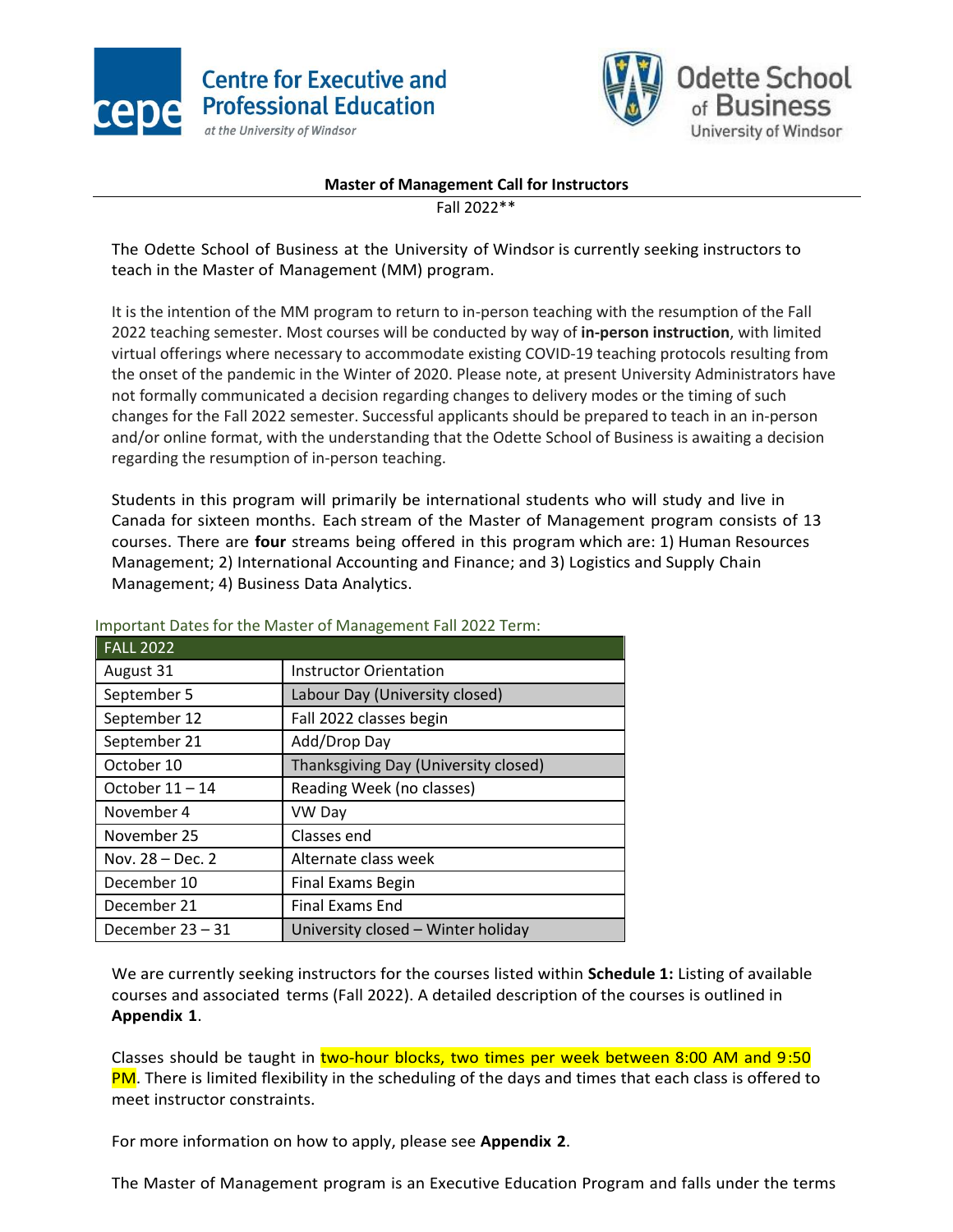specified in Letter VII ofthe Collective Agreement between the Faculty Association and the Board of Governors of the University of Windsor, 2021 to 2025 (see **Appendix 3**).

The deadline for receipt of applications is **May 31, 2022 at 11:59 PM**

**Interested applicants are to submit applications directly to the Centre for Executive and Professional Education online at: [www.uwindsor.ca/cepe](http://www.uwindsor.ca/cepe)** ➢ **Click on Instructor Recruitment**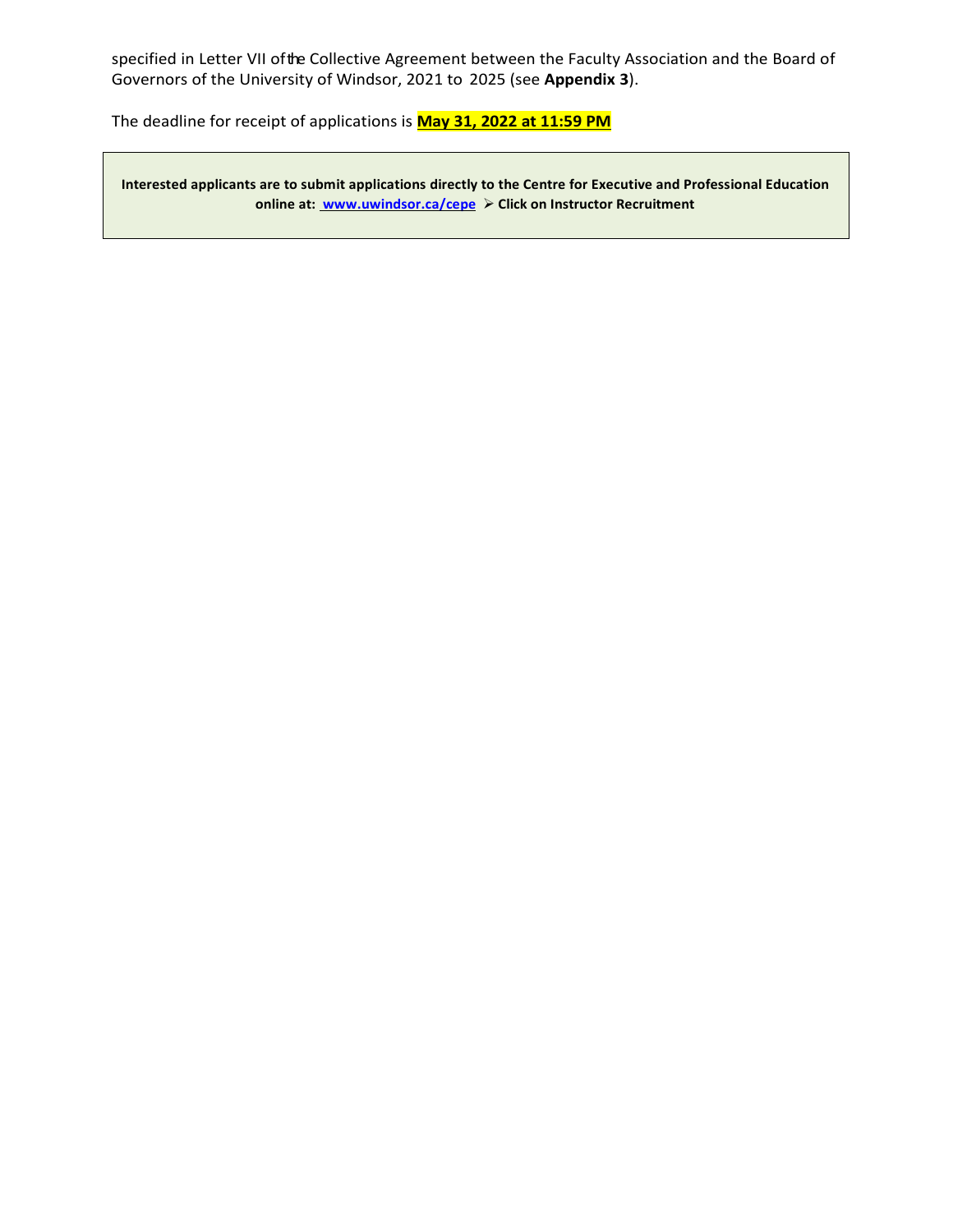| Course                                                                    | Fall<br>2022   |
|---------------------------------------------------------------------------|----------------|
| <b>BSMM-8000A Business Communications Part 1</b>                          |                |
| <b>BSMM-8000B Business Communications Part 2</b>                          |                |
| BSMM-8110 Accounting Concepts and Techniques                              |                |
| BSMM-8120 Finance in a Global Perspective                                 |                |
| <b>BSMM-8130 Managing Employees</b>                                       |                |
| BSMM-8140 Marketing                                                       |                |
| <b>BSMM-8310 International Business</b>                                   |                |
| <b>BSMM-8320 Quantitative Studies</b>                                     |                |
| BSMM-8330 Introduction to Business Logistics Management                   | $\overline{2}$ |
| BSMM-8340 Leadership and Organizational Change                            | $\mathbf{1}$   |
| <b>BSMM-8350 Purchasing and Procurement</b>                               | N/A            |
| BSMM-8360 International Financial Reporting                               | N/A            |
| BSMM-8370 International Financial Management                              | $\mathbf{1}$   |
| BSMM-8380 Human Resources Management                                      |                |
| <b>BSMM-8510 Business Strategy</b>                                        |                |
| BSMM-8550 Domestic Transportation and International Shipping              | N/A            |
| BSMM-8560 Quantitative Analysis for Logistics and Supply Chain Management |                |
| <b>BSMM-8570 Supply Chain Management</b>                                  |                |
| <b>BSMM-8610 Consolidated Financial Statements</b>                        | $\overline{2}$ |
| BSMM-8620 Accounting Systems Control and Auditing                         |                |
| BSMM-8630 Corporate Governance                                            |                |
| <b>BSMM-8650 International Management</b>                                 |                |
| BSMM-8660 Managing for High Performance                                   |                |
| <b>BSMM-8670 Current Human Resource Trends</b>                            |                |
| <b>BSMM-8710 Introduction to Data Analytics</b>                           |                |
| BSMM-8720 Data Analytics & Project Management                             |                |
| BSMM-8730 Data Acquisition & Management                                   |                |
| BSMM-8740 Data Analytic Methods & Algorithms                              |                |
| BSMM-8750 Predictive Modeling & Decision-Making                           |                |

 **Schedule 1:** Listing of available courses, including number of expected sections in Fall 2022

*Depending on final enrolment, multiple sections of courses may be offered.*

Subject to Change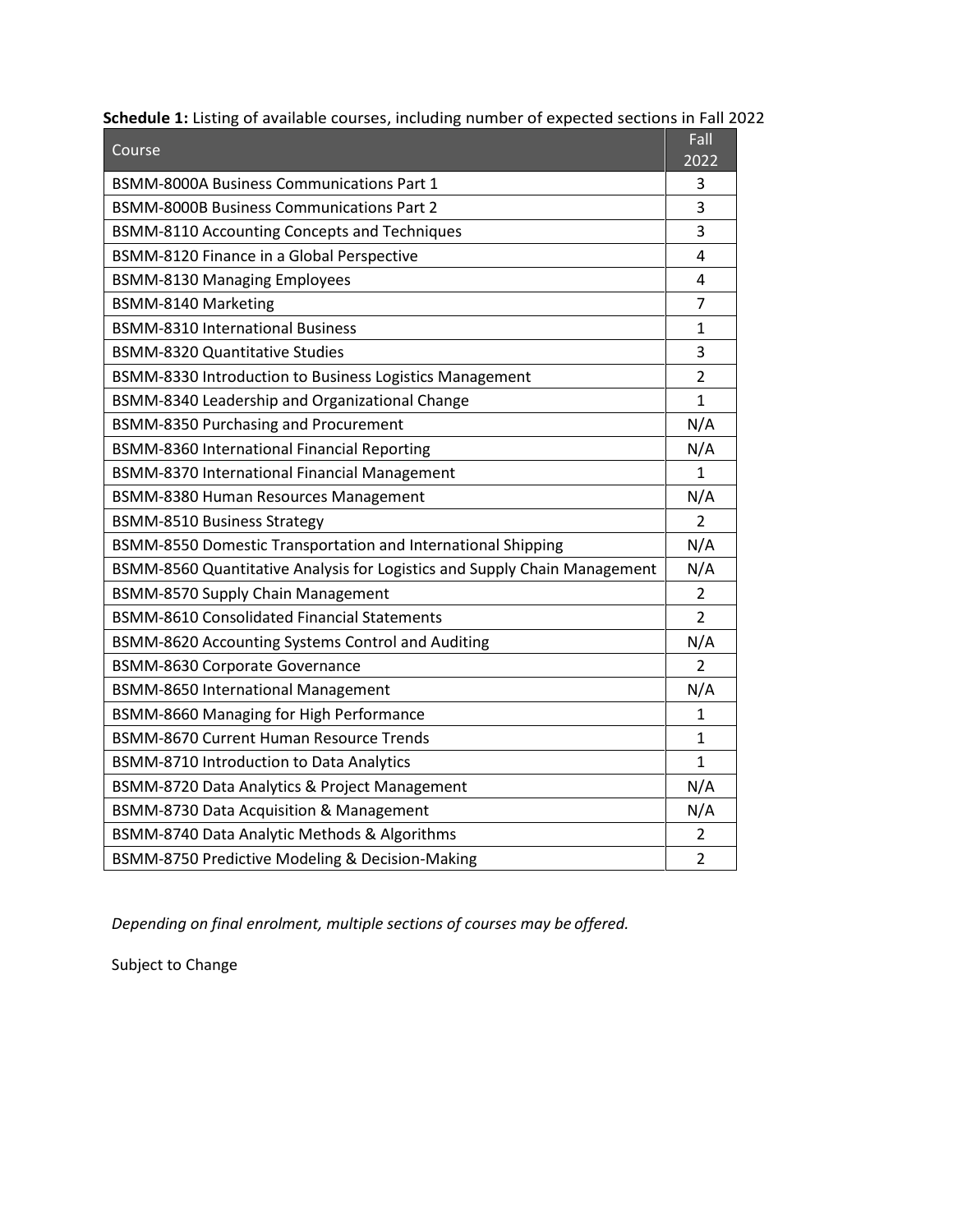## **Appendix 1:** Course Descriptions

### **BSMM-8000. Business Communications**

Building on an understanding of the communication process and barriers to communication, students will develop, through this course, the sensitivity and flexibility required to address the needs of different audiences. Throughout the course, practical skill building for leaders is stressed, and time is devoted to communication concepts and techniques, case studies outlining issues faced by communicators in organizations, and planning and organizing ideas for business writing and presenting. Through lectures, interactive class discussions, role play, individual and group presentations, as well as two written cases and a self-reflective paper, students emerge with the realization that becoming a highly effective communicator is a learned, active process, as well as a necessary and powerful skill base of any leader.

## **BSMM-8110. Accounting Concepts and Techniques**

An examination of the core concepts of financial accounting, which includes the determination of income and the recognition, measurement and reporting of assets, liabilities, and owners' equity. Different methods of the utilization of accounting information for business planning and management problem solving will be explored. Core concepts of financial and managerial accounting such as financial statement analysis, tax considerations, cost-volume-profit analysis, budgeting, cost allocation, job order and process costing will be covered. The impact of ethical, regulatory, and environmental aspects on the interpretation and application of accounting information will be considered.

## **BSMM-8120. Finance in a Global Perspective**

A study of concepts and principles of financial management of the business enterprise within the global financial environment. Emphasis will be placed on the contemporary and emerging hardware/software tools, information management, and information technology. Following an introduction of domestic and international financial markets and instruments, the concepts of value, risk, and efficient markets will be covered. Capital budgeting, financial analysis and planning, and short-term financial management will also be introduced. With these concepts in hand, the student will learn how to envision, design, and evaluate computer-based solutions for typical business problems.

## **BSMM-8130. Managing Employees**

An analysis of the knowledge, roles, responsibilities, and skills required of today's managers. Three approaches will be examined: systems, process, and behavioural. An emphasis will be placed on the contingency view of management with respect to the process of organizing human resources to set and accomplish organizational goals.

## **BSMM-8140. Marketing**

An introduction of marketing management concepts and techniques that can be applied to private sector business as well as to not-for-profit organizations' marketing and communication activities. Emphasis will be placed on the marketing mix elements of product, price, place, and promotion.

## **BSMM-8310. International Business**

A survey course providing a discussion of the international business environment and the decisions made by managers in international firms. Historical development of international business and the current global focus of international firms will be considered. The international global environment, including theories of trade and foreign direct investment, balance of payments and international institutions, and models for evaluating the environment in order to select the best international strategy or mode of entry for a particular location will be examined. Finally, the functional decisions made in international firms – financial, marketing, operational, human resources – and issues associated with international structure and control will be briefly examined.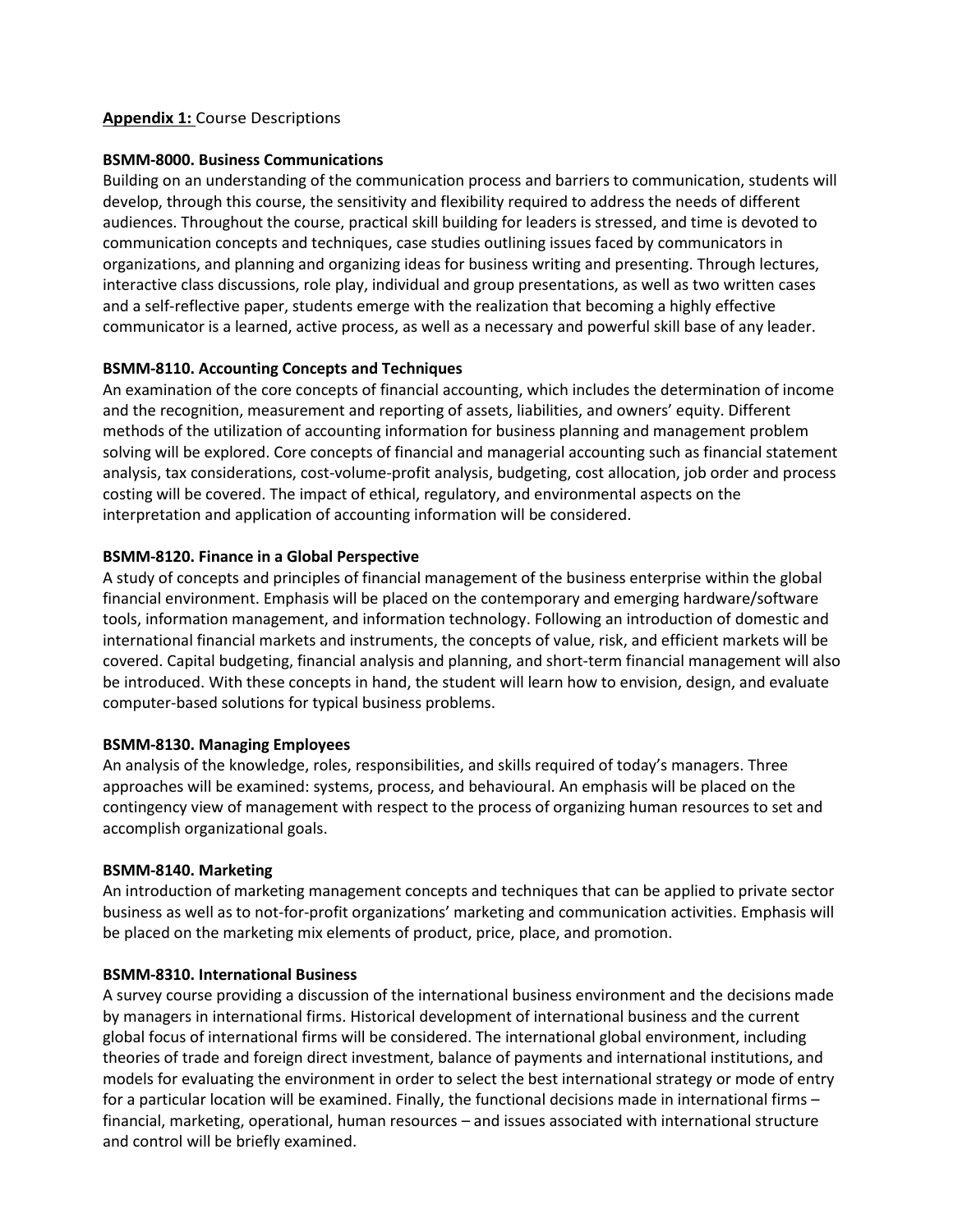### **BSMM-8320. Quantitative Studies**

A focus on the important aspects of probability and statistics as they relate to the effective presentation of data and to decision making under uncertainty, and on the use of mathematical modelling as it relates to problem solving within an organization. A solid background in the quantitative techniques used by successful business organizations will be provided.

## **BSMM-8330. Introduction to Business Logistics Management**

A discussion of major issues relating to distribution activities at a micro and macro level. The development of channel systems and the behavioural and legal aspects of channel relationships will be reviewed. Distribution systems will also be discussed and will include such topics as management transportation, inventory management, warehousing, materials handling, and customer order processing.

## **BSMM-8340. Leadership and Organizational Change**

An exploration of an analytical framework to understand organizational transformation through leadership and vision building, strategic human resources planning, restructuring and redesigning, and organization environment interactions. Students will focus on the practical aspects of diagnosing the need for change and supporting, facilitating, or leading the change process.

## **BSMM-8350. Purchasing and Procurement**

A discussion of effective purchasing techniques and strategies to lower total costs and increase quality within the organization. The course will focus on developing, implementing, and using purchasing systems and policies that support the acquisition of materials. Quality assurance, sourcing of supplies, and inventory management will be included.

## **BSMM-8360. International Financial Reporting**

An exploration of the international environment of financial reporting. Particular emphasis is placed on International Accounting and Financial Reporting Standards. The preparation and presentation of financial statements, including such matters as accounting for tax, foreign currency transactions, and interim financial reporting will be reviewed.

## **BSMM-8370. International Financial Management**

A study of the problems encountered by an international financial manager. Topics to be discussed include: international markets, spot and forward currency fluctuations, positioning corporate funds, investment decisions, hedging, and exposure management.

## **BSMM-8380. Human Resources Management**

A study of the role of human resources activities in facilitating the achievement of organizational effectiveness. Exposure to both management and labour perspectives with regards to human resources issues will be provided by this course. Particular attention will be placed on the roles of labour relations and trade unionism as they pertain to human resources activities. Students will gain an understanding of the principles of human resources management and develop the skills required to solve people problems in the workplace.

## **BSMM-8510. Business Strategy (capstone course)**

This is the capstone course of the Master of Management program. It integrates the knowledge gained in prior courses and focuses this knowledge on the functions of top management in an organization. Discussion of concepts and current practice are combined with case studies of strategic leadership and strategy formulation and implementation in a domestic and international environment.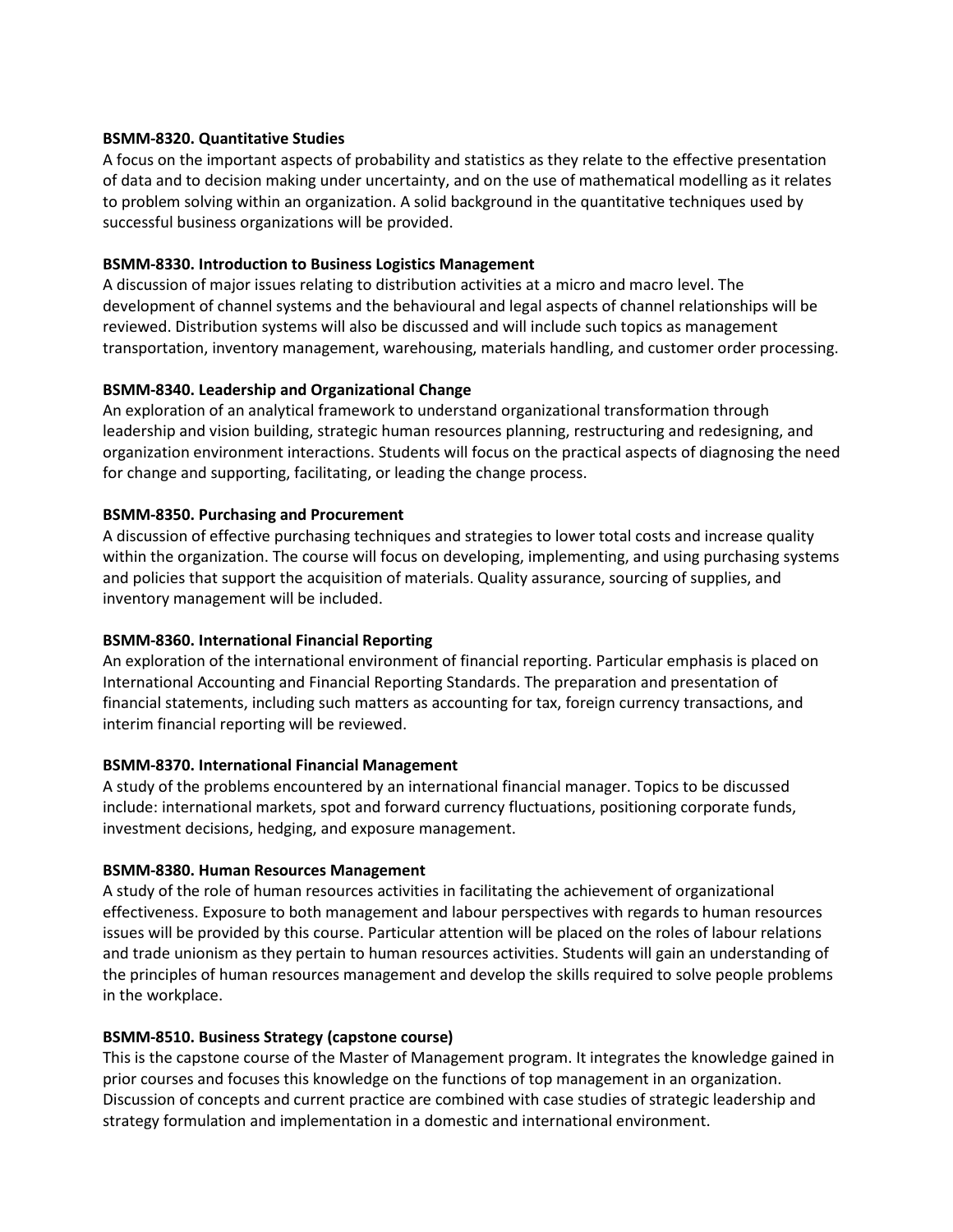## **BSMM-8550. Domestic Transportation and International Shipping**

A study of the regulatory, economic, and management aspects of transportation. The needs and interests of the carriers, governments, and the shipping industry will also be studied. An evaluation of carrier alternatives for both passengers and the cargo in terms of their relative advantages and disadvantages will be discussed.

#### **BSMM-8560. Quantitative Analysis for Logistics and Supply Chain Management**

An introduction to the use of quantitative approaches in decision-making. Linear programming (model formulation and applications, computer solution, sensitivity analysis, and interpretation), transportation models, project management, PERT/CPM, and inventory control will be among the topics discussed.

#### **BSMM-8570. Supply Chain Management (Logistics and Supply Chain Management Stream Capstone)**

A special seminar course designed as a capstone for the Logistics and Supply Chain Management stream. An integrative perspective of supply chain strategy, supply chain finance, supply chain information systems, product design, relationship building, and ERP will be provided.

#### **BSMM-8610. Consolidated Financial Statements**

An in-depth review of such matters as definitions of subsidiaries, associates, and joint ventures; equity accounting; exclusions from consolidations; and the preparation, presentation, and analysis of consolidated balance sheets and income statements.

#### **BSMM-8620. Accounting Systems Control and Auditing**

An exploration, from an international perspective, of accounting systems control and auditing. The framework and regulation of controls and audits, planning and risk, internal controls, audit evidence, group audits and reporting will be covered.

## **BSMM-8630. Corporate Governance (International Accounting and Finance Stream Capstone)**

An analysis of matters of corporate governance and managerial responsibility to the organization's stakeholders with special reference to the regulatory framework, business ethics, and the consequences of failures in governance.

#### **BSMM-8650. International Management**

Focus is placed on the problems and issues that confront managers in the area of international business. A major objective will be to develop a sensitivity that will enhance the student's ability to operate in the complex environment of multi-cultural business. Background materials, cases, and exercises will involve the students in the challenges facing the international manager.

## **BSMM-8660. Managing for High Performance**

An examination of the preparation needed to manage the unexpected in a time of organizational turbulence and change. Primary focus will be placed on the organization's approaches required to develop their staff and their structures so they can meet challenges with flexibility rather than rigidity.

## **BSMM-8670. Current Human Resource Trends (Human Resources Management stream capstone)**

A reading and research seminar that examines major concepts and important current problems in international Human Resources Management. Issues such as executive and management compensation, implementation of international labour standards in developing societies, development of an effective workforce, and dealing with outsourcing of corporate activities will be covered.

#### **BSMM-8710. Introduction to Data Analytics**

An introductory course on the fundamentals in the area of data analytics, with the focus on preparing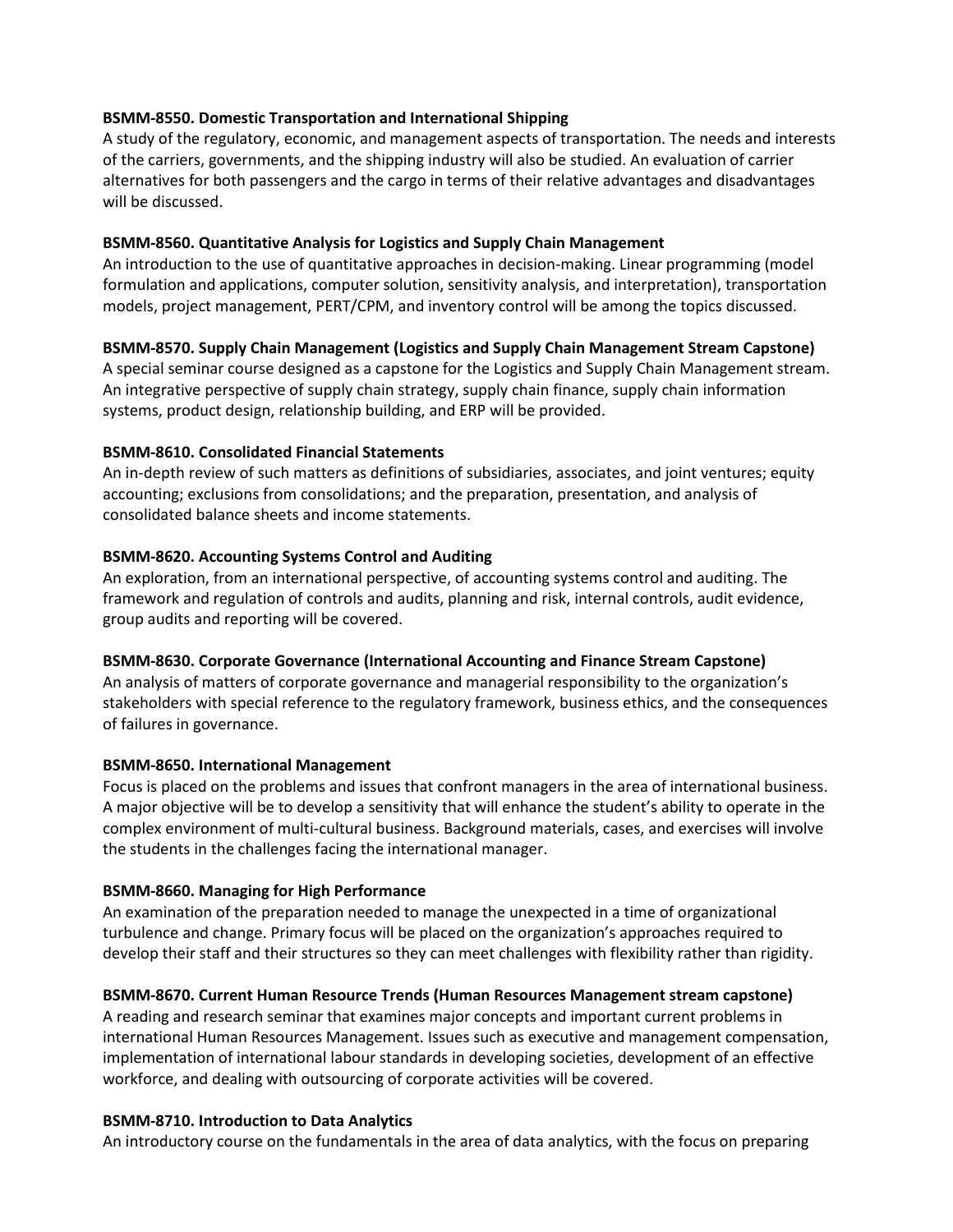future analytics professionals with a profound understanding on data acquisition and data communication, programming and coding for data preparation. Basic knowledge on big data, analytic frameworks, machine learning, artificial intelligence, data visualization and reporting, and databases will introduce students to the emerging challenges facing today's business managers.

## **BSMM-8720. Data Analytics and Project Management**

The focus of this course is placed on the problems and issues that confront project managers in the area of data analytics, including the introduction of organizational, managerial, and technical constructs and principles as well as a variety of coding tools and techniques that project managers employ in data analytics. A major objective is to develop professional capabilities on business problem identification and framing, analytics problem identification and framing, and the deployment of appropriate IT and analytical tools to solve identified problems in order to enhance the students' ability to manage analytical projects in a more effective manner

## **BSMM-8730. Data Acquisition and Management**

An examination of the analytical tools needed to manage data in a time of organizational turbulence. This course focuses on preparing managers on how to turn data into decisions and turn organizational data into added value with an array of coding tools and techniques, including data acquisition, data inspection, data cleansing, data transforming, and data modeling with the objective of discovering meaningful information to inform managers and support the decision-making process. The course also explores methods of assessing and mitigating risk/uncertainty based on data analytics.

## **BSMM-8740. Data Analytic Methods and Algorithms**

This course is the exploration of an analytical framework for method selection and model building to help students develop professional capability in data-based techniques of data analytics. A focus will be placed on comparing and selecting appropriate methodology to conduct advanced statistical analysis and on building predictive modeling in order to create a competitive advantage in business operations with efficient analytical methods and data modeling.

## **BSMM-8750. Predictive Modeling and Decision-Making (Capstone)**

This is a project-based capstone course for the Business Data Analytics field. It is a research seminar that adopts an integrative perspective to examine major concepts and important contemporary problems in data management and analytics. Students will use a software/modelling method chosen for data management (e.g., R or Python) to practice skills learned in class on data preparation, analysis, and predictive modeling to improve decision- making quality in a turbulent business environment, with a focus on portfolio and asset management, e.g. FinTech, financial assets pricing and management. Projects also include working with faculty on existing problems facing various industries.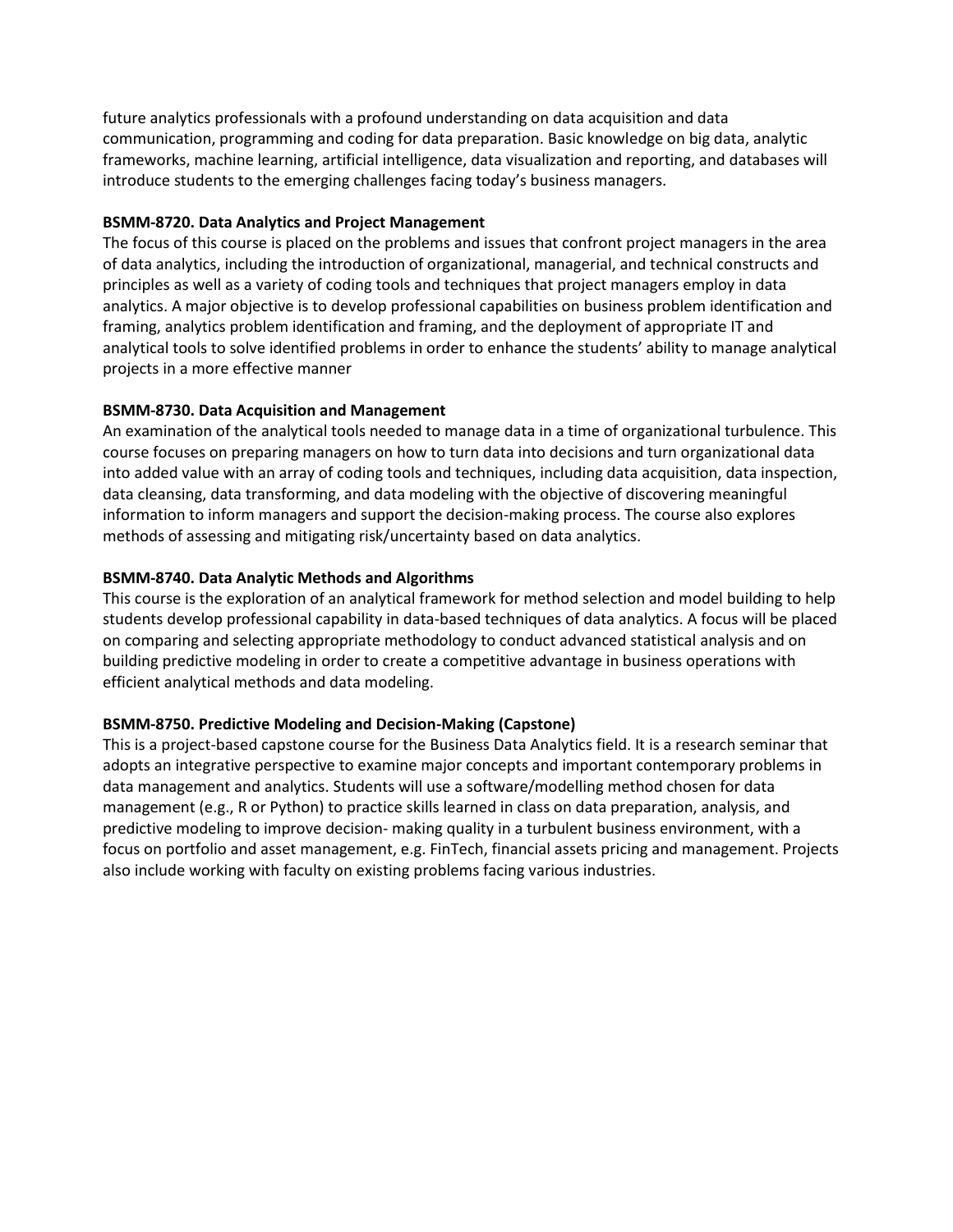### **Appendix 2:** Application Procedure

Interested applicants must complete the online application and provide:

- **1)** A statement of interest in teaching in the program that specifies the particular course or courses the applicant wishes to be considered for. This statement should detail how the applicant meets the stated qualifications. (See Appendix 4 re: Instructor Selection Criteria)
- **2)** An indication of the willingness of the instructor to teach one or more sections (if offered).
- **3)** An up-to-date copy of their CV, specifically indicating the nature of primary occupation as well as the employment history and experiences in the last 5 years.
- **4)** Prior quantitative and qualitative student assessments of teaching capabilities and/or client testimonials are particularly welcome.
- **5)** Applicants should provide a tentative overview/instructional plan for the course they are applying for. (This need not be as detailed as a course outline). This overview would specify a proposed structure for the course including topics to be covered and teaching methods to be employed, 2) how various teaching methods will be incorporated, and, 3) proposed methods to determine grades
- **6)** All instructors will be expected to attend an orientation session which will cover administrative details and other matters such as marking criteria, overall content coordination, and so on.
- **7)** It is expected that courses in this program will be international in their orientation. Course curricula should focus on international issues in their related disciplines. Instructors need to specify how their proposed courses meetinternational standards.
- **8)** Instructors who have previously taught the course for which they are applying should:
	- (i) Include their most recent course outline; and
	- (ii) Indicate what changes they propose to the original course structure. These changes should take into account student reactions and feedback.

**Interested applicants are to submit applications directly to the Centre for Executive and Professional Education online at: [www.uwindsor.ca/cepe](http://www.uwindsor.ca/cepe)** ➢ **Click on Instructor Recruitment**

We thank all applicants in advance for their interest in teaching for the Centre for Executive and Professional Education at the University of Windsor, however, only successful applicants will be contacted.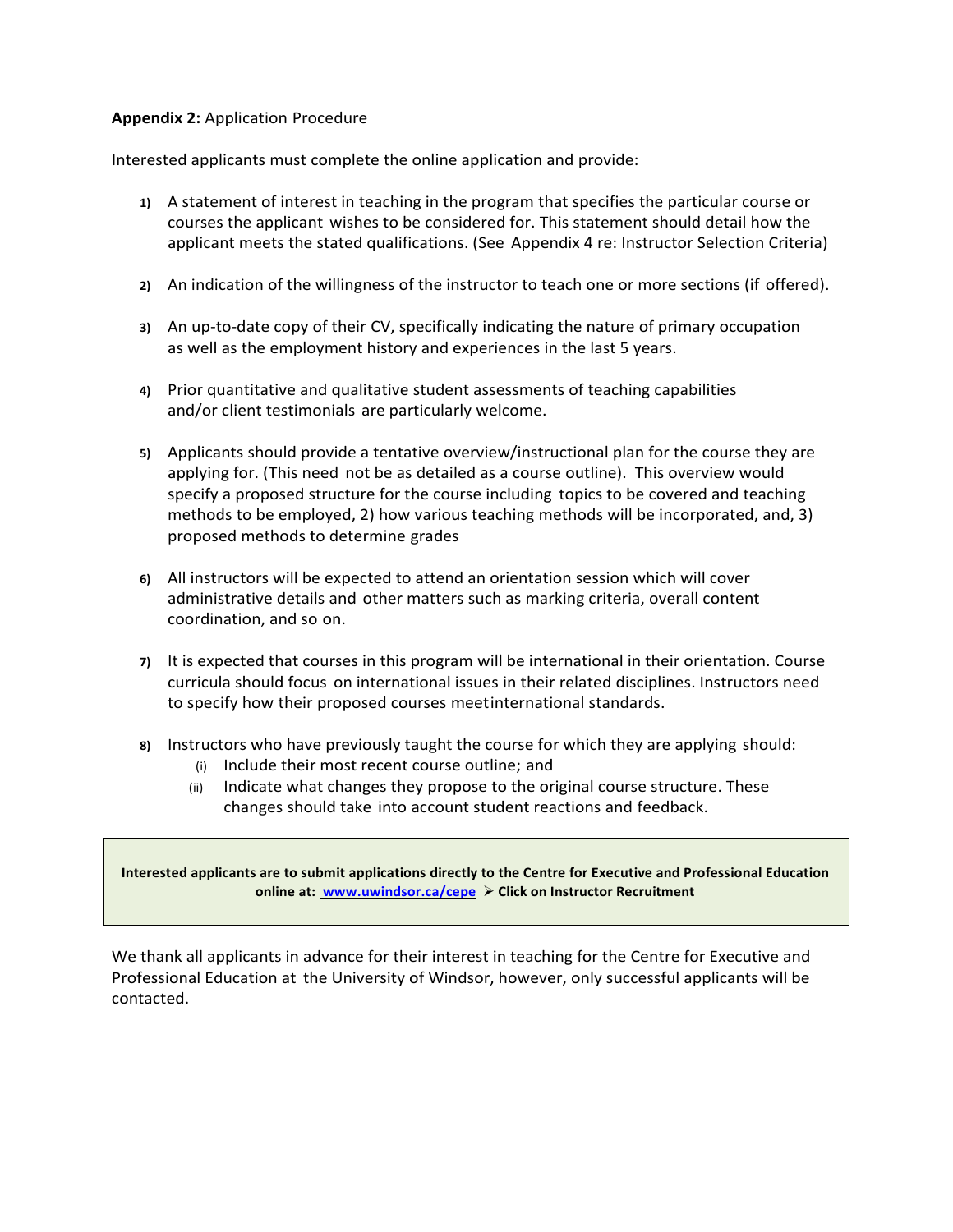**Appendix 3:** Letter VII – Executive Education Programs from the Collective Agreement between the Faculty Association and the Board of Governors of the University of Windsor (2021 - 2025)

# **LETTER VII - EXECUTIVE EDUCATION PROGRAMS from the COLLECTIVE AGREEMENT BETWEEN THE FACULTY ASSOCIATION AND THE BOARD OF GOVERNORS OF THE UNIVERSITY OF WINDSOR July 1, 2021 - June 30, 2025**

**1.** The University may operate Executive Education Programs in Business and Engineering approved by Senate and that are made up of credit courses not assignable as part of the normal workload of the member under Article 5, where the tuition fees and instructor stipends are market driven.

**2.** The programs are designed to meet the specific needs of professionals and business people seeking opportunities to acquire new knowledge and skills so as to enable them to improve or shift their careers and not compete with the University's academic programs.

**3.** With the agreement of the Faculty Association the University may operate Executive Education Programsin other fields. In such cases, Executive Education Program proposals shall be approved by the council of the contributing AAU(s) and shall be referred to the Faculty Association prior to final approval by the appropriate Senate committee.

**4.** Should the Faculty Association not agree to a University proposal to operate an Executive Education Program in a field other than Business and Engineering the matter may be referred to arbitration for determination of whether or not the program proposed by the University meets the criteria for Executive Education Programs referred to in this Letter VIII paragraph 2. The arbitrator shall be drawn from the panel of five (5) arbitrators referred to in clause 39:14 (b). The University shall pay the fees and expenses of the arbitrator.

**5.** Executive Education Programs may be delivered at various locations using diverse delivery mechanisms, including alternative learning technologies and team teaching, and at times convenient to the studentsincluding teaching evenings, weekends and in intensive periods.

**6.** The Board of Management is responsible for the Executive Education Programs. It has the responsibility forthe business aspects of the program and it is accountable to the University's Board of Governors.

**7.** The Board of Management is composed of the Provost, Deans of participating Faculties, and three (3) to five (5) representatives from business, industry, and professional organizations. In addition, there shall be one (1) faculty member representing each Executive Education Program.

**8.** Except as otherwise provided in this Letter VII, the Board of Management sets the terms and conditions of employment of the instructors. The Executive Education Program's day-to-day operations are conducted by an Executive Director who reports to the Provost and is a member of the Academic Advisory Council.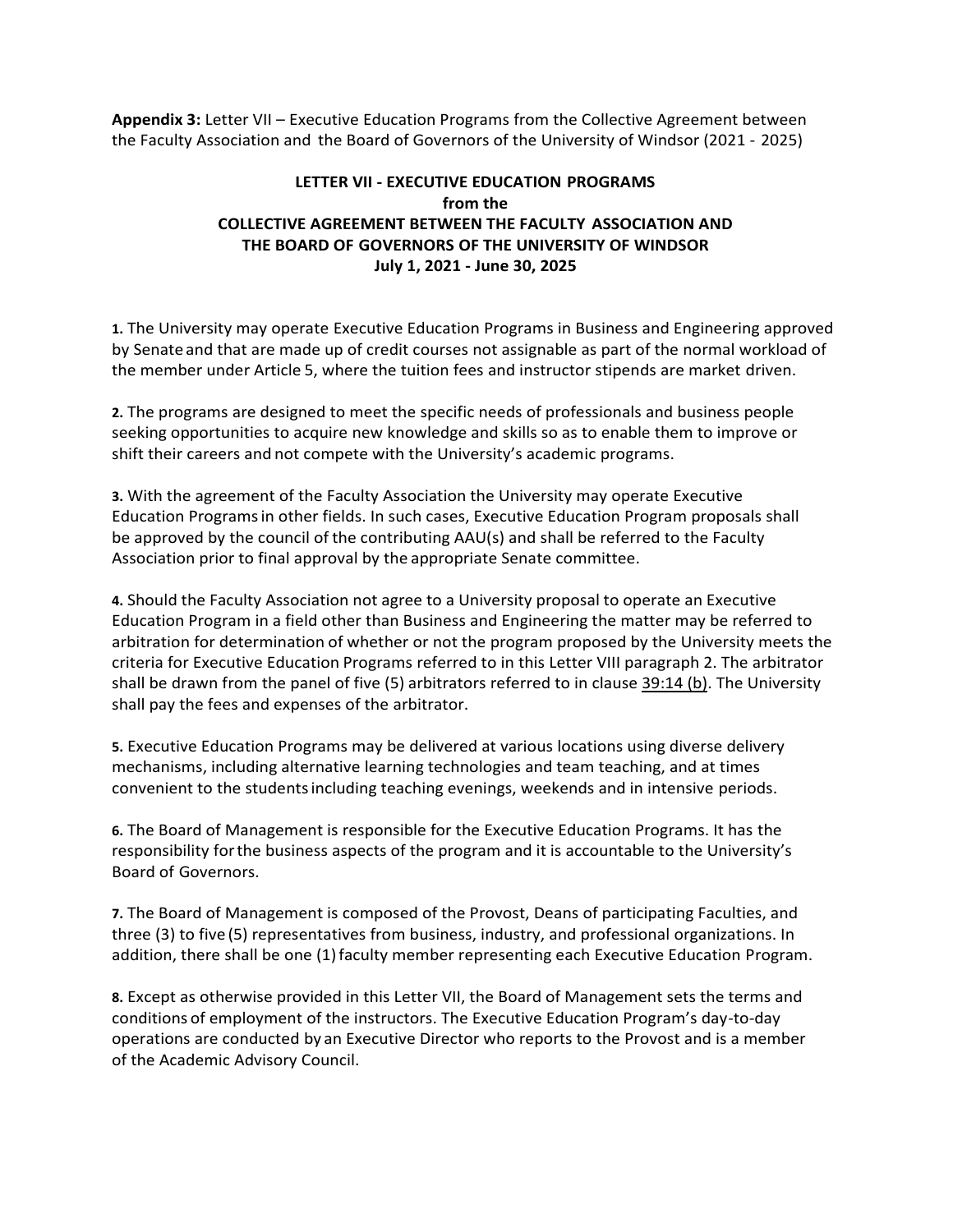**9.** Instructors are sought in accordance with procedures agreed by the appropriate AAU(s) and may include advertising, both externally and internally in the appropriate AAU(s), and by direct solicitation. Those appointed will have relevant experience and qualifications. The appointments are agreed, in accordance with the policies of the Board of Management, by the Dean following recommendation by the AAU appointments committee in the Faculty that is responsible for the academic aspects of the program.

**10.** Once appointed, instructors are members of the bargaining unit. Stipends are paid per course or per part of a course, and like the fees paid by students, are market driven. The stipends are negotiated on an individual basis and are determined by the Provost, in accordance with the policies set by the Board of Management.

**11.** The parties acknowledge that the Executive Education Programs inure to the benefit of the University and to the members of the Faculty Association as these programs provide additional revenue to the University, additional employment opportunities to the members of the Association, and serve to further enhance the reputation ofthe University as an innovative institution concerned with meeting the diverse needs of our community and providing excellence in teaching, research and service. The University thus attracts increased numbers of students. The additional revenues allow the University to support faculty research and academic programs.

**12.** The clauses of this Agreement listed below and the terms and conditions set by the Board of Management referred to in paragraph 8 above, apply to those persons appointed to teach in Executive Education Programs. In the case of a conflict between the clauses of this Agreement listed below and the terms and conditions set by the Board of Management, the clauses of this agreement listed below shall apply:

1:01, 2:01, 3:01, 3:03, 4:01– 4:05, 10:02, 10:03 (as to religious beliefs, doctrines and practices), 10:04, 10:05, 11:01, 30:01–30:08, 32:01, 32:02, 38:01–38:07, 39:01–39:16, 50:01, 50:02, 51:01, 51:02, 53:01, 53:02, 58:01, 61:01(a).

**13.** Where the Faculty Association contests the interpretation and applicability of the terms and conditions set by the Board of Management and the University disagrees with the Faculty Association such disagreement shall by determined by arbitration. The arbitrator shall be drawn from the panel of five (5) arbitrators referred to in clause  $39:14$  (b). The University shall pay the fees and expenses of the arbitrator.

**14.** The University will pay a levy of five percent (5%) of the total gross stipends or fees paid to the instructorsin the Executive Education Programs to the fund entitled "The Subsidy Plan for Retiree Health Benefits".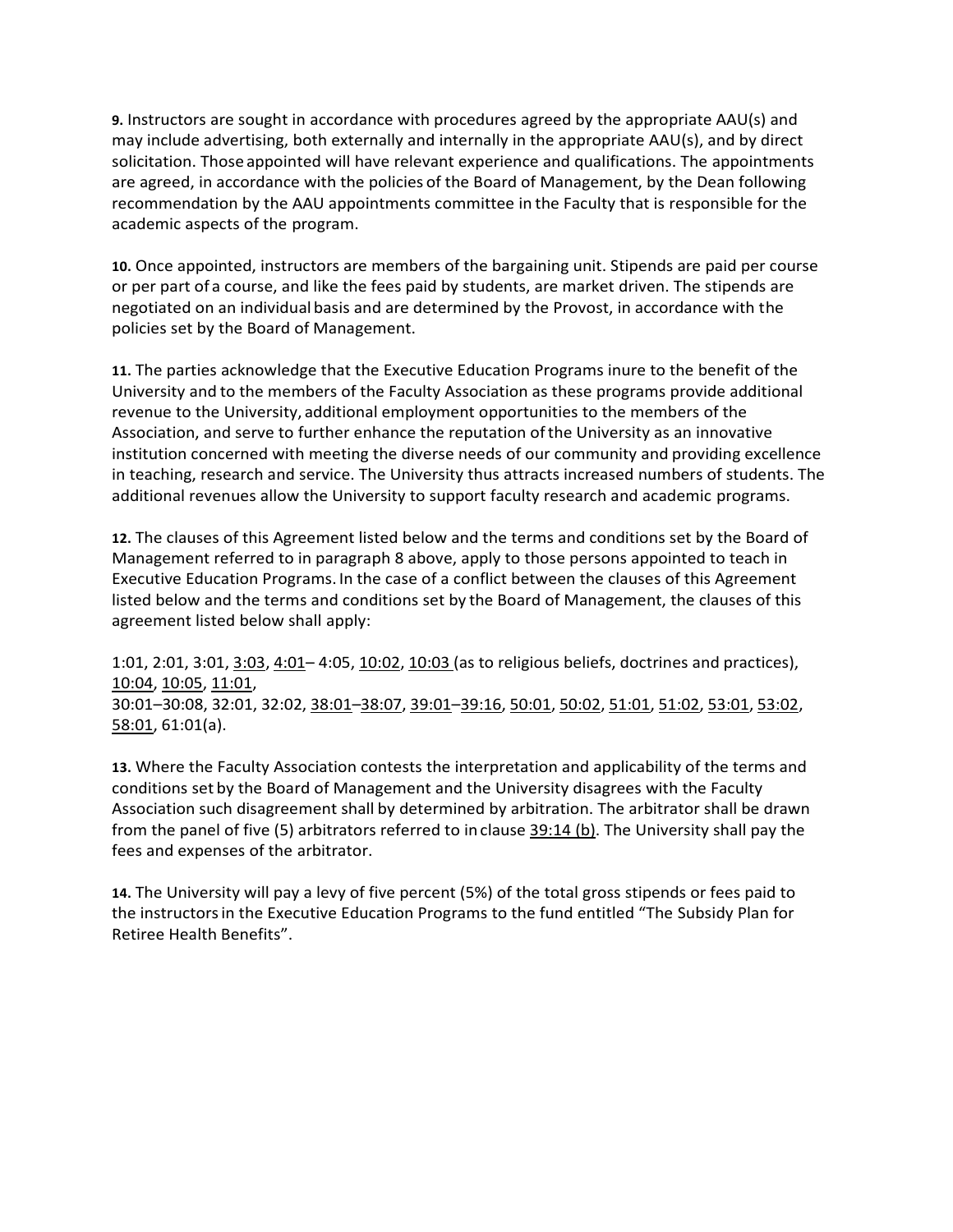**Appendix 4:** Master of Management Instructor Selection Criteria

## **Overview**

The overall goal of this hiring process is to select excellent instructors. Students from abroad will study and live in Canada for 16 months. This program includes 13 courses that are taken over a one year time period. It is incumbent upon instructors to ensure that classes are a worthwhile and meaningful experience.

## **Qualifications**

Instructors selected for this program will be expected to demonstrate:

- $\circ$  Appropriate educational qualifications as normally evidenced by a relevant Ph.D., Master's Degree and/or equivalent professional qualifications where appropriate to meet the AACSB requirements (see Appendix 4).
- $\circ$  Except in exceptional circumstances, applicants should possess a proven track record of excellence in teaching. This would be evidenced by one or more of the following: 1) Previous teaching experience in the same or similar courses, 2) Course evaluations from credit and non-credit courses, 3) Qualitative student assessments, 3) Client testimonials, and 4) demonstrated fit in a team-oriented collaborative instructional environment.
- o Appropriate subject matter knowledge/expertise. This should be evidenced by one or more of: 1) Publications(refereed articles, textbooks, articles in professional journals, etc.), 2) work experience, 3) consulting experiences.
- $\circ$  A successful history of working in a team-oriented/collaborative instructional environment is preferred.
- $\circ$  A demonstrated record of timely reporting of the accreditation information to the Odette School of Business (including AACSB data, Assurance of Learning Data and other data collection requirements)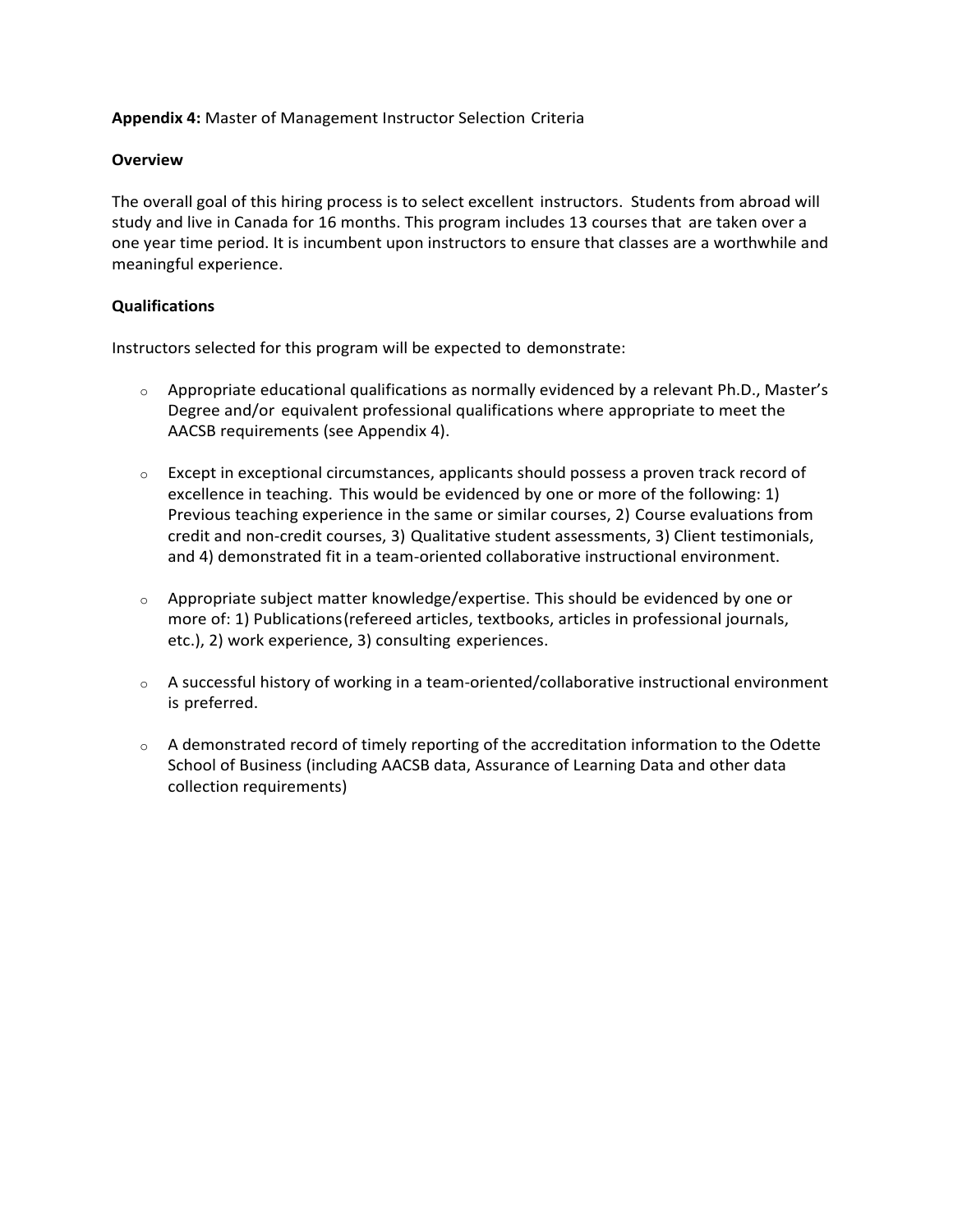# **Appendix 4:** Master of Management Instructor Selection Criteria Continued

In accordance with the Association to Advance Collegiate Schools of Business (AACSB) Accreditation Standards, qualified applicants must be deemed to be one of the following categories:

| <b>Status</b>       | <b>Description</b>                                                                                                                          |
|---------------------|---------------------------------------------------------------------------------------------------------------------------------------------|
| IP-Instructional    | A. Initial Preparation                                                                                                                      |
| <b>Practitioner</b> | • Normally, IP faculty have an MBA or specialized Masters in Business (or a                                                                 |
|                     | related field) or Canadian CPA or LLB/JD, AND                                                                                               |
|                     | • Normally, at the time of hire, an IP faculty member's professional                                                                        |
|                     | experience is current, substantial in terms of duration and level of                                                                        |
|                     | responsibility, and clearly linked to their primary area of teaching.                                                                       |
|                     | Normally, professional experience should reflect attainment of                                                                              |
|                     | managerial or executive level experience at an organization or entity with                                                                  |
|                     | substantial annual revenues.                                                                                                                |
|                     | B. Sustained Engagement Activities - IP-status faculty may normally undertake                                                               |
|                     | a variety of professional engagement activities related to business and                                                                     |
|                     | management practice:                                                                                                                        |
|                     | • Demonstrate currency through one or more of the following: significant                                                                    |
|                     | and ongoing managerial or executive level professional work (e.g.,                                                                          |
|                     | Manager, Partner, Vice-President) demonstrated through continued full-                                                                      |
|                     | time employment, or consulting activities that are substantial in nature,                                                                   |
|                     | or membership in the Board of Directors at a for (or not for) profit<br>organization with substantial budget and where appropriate maintain |
|                     | professional certifications that are active and current.                                                                                    |
|                     | • Retired faculty members classified as SA, PA, SP, or IP at the time of their                                                              |
|                     | retirement can maintain IP status for 5 years after retirement. Beyond 5                                                                    |
|                     | years, they will have to demonstrate currency through significant and                                                                       |
|                     | ongoing professional work in order to maintain IP status.                                                                                   |
|                     | • Retired professionals from senior executive, managerial positions at a for                                                                |
|                     | (or not for) profit organization with substantial budget can maintain IP                                                                    |
|                     | status for 5 years after retirement. Beyond 5 years, they will have to                                                                      |
|                     | demonstrate currency through significant and ongoing professional work                                                                      |
|                     | in order to maintain IP status.                                                                                                             |
| SP-Scholarly        | A. Initial Preparation                                                                                                                      |
| <b>Practitioner</b> | • Normally, SP faculty have an MBA or specialized Masters in Business (or a                                                                 |
|                     | related field) or Canadian CPA or LLB/JD, AND                                                                                               |
|                     | • Normally, at the time of hiring, an SP faculty member's professional                                                                      |
|                     | experience is current, substantial in terms of duration and level of                                                                        |
|                     | responsibility, and clearly linked to their primary area of teaching.                                                                       |
|                     | Normally, professional experience should reflect attainment of                                                                              |
|                     | managerial or executive level experience at an organization or entity with                                                                  |
|                     | substantial annual revenues.                                                                                                                |
|                     | B. Sustained Engagement Activities - Normally, all SP faculty are expected to:                                                              |
|                     | • Demonstrate currency through one or more of the following: significant                                                                    |
|                     | and ongoing managerial or executive level professional work (e.g.,                                                                          |
|                     | Manager, Partner, Vice-President) demonstrated through continued full-                                                                      |
|                     | time employment, or consulting activities that are substantial in nature,                                                                   |
|                     | or membership in the Board of Directors at a for (or not for) profit                                                                        |